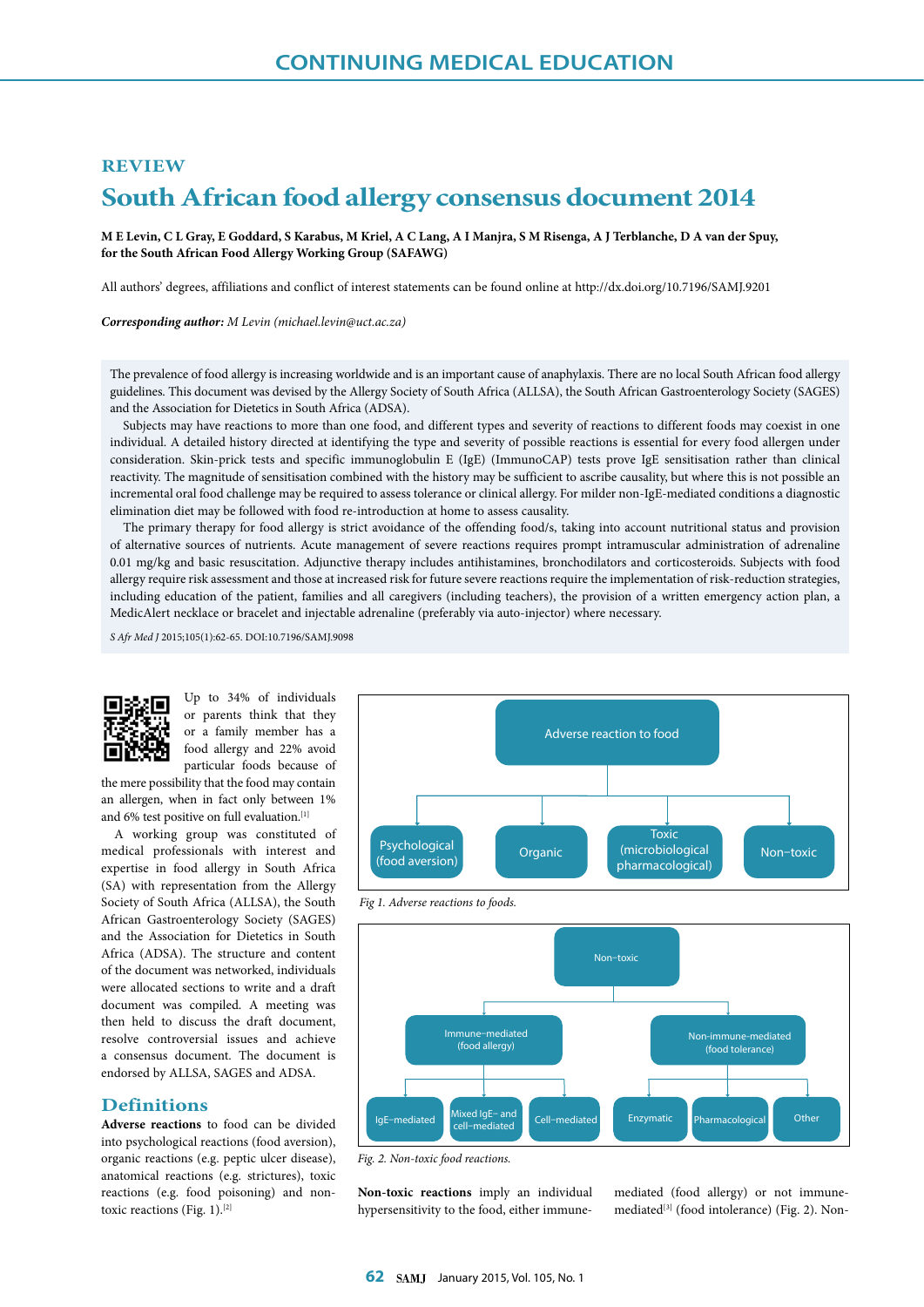toxic reactions only occur in susceptible individuals, rather than being experienced by all people exposed to that particular food. New nomenclature<sup>[4]</sup> refers to 'food intolerance' as 'non-allergic food hypersensitivity'. Examples include lactose intolerance and hypersensitivity to alcohol or caffeine. This document focuses on immune-mediated reactions (food allergy) only.

**Immunoglobulin E (IgE)-mediated food allergy** is the clinical result of a type I immediate hypersensitivity reaction due to the presence of IgE antibodies to a specific food. Manifestations occur within minutes up to 2 hours after ingestion of the food. Symptoms usually recur on exposure to the food on every occasion. Symptoms may be mild or severe, associated with anaphylaxis. Symptoms may include urticaria, angio-oedema and other rashes, oral itching or swelling, and abdominal, airway, cardiovascular and central nervous system symptoms. IgE-mediated reactions may be divided into immediate-onset reactions (immediate in time) and immediate plus late-phase (in which the immediate-onset symptoms are followed by prolonged or ongoing symptoms).

**Non-IgE-mediated food allergy.** Non-IgE-mediated conditions include combined IgE- and cell-mediated conditions, such as atopic dermatitis and eosinophilic oesophagitis, and pure T-cell-mediated conditions, such as food protein-induced enterocolitis syndrome, allergic proctocolitis and enteropathy syndromes.[5] Infants and young children are affected predominantly, and present with abdominal complaints such as pain, vomiting, diarrhoea, blood in the stools and failure to thrive.<sup>[6]</sup> Diagnosing mixed or non-IgEmediated allergy is challenging. A clear cause-effect relationship between exposure to the suspected food and symptoms is not always possible, as symptoms develop over time and are more chronic in nature. Skin-prick tests (SPTs) and specific IgE tests to the allergen are usually negative. An elimination diet may be necessary to diagnose non-IgE-mediated type food allergy.[7] The suspected allergen should be excluded from the diet for 2 - 6 weeks under dietetic guidance to assess for improvement of symptoms. After symptom improvement, a rechallenge is necessary to definitively prove causal relation.[7]

### **Multiple allergens or forms of allergies in individuals**

An individual may be allergic to multiple allergens, and each allergen may have a different mechanism of reaction and manifest differently, and therefore may require different modalities of diagnosis and management.

# **Prevalence of IgE-mediated food allergy**[8]

Despite the large number of foods that can cause IgE-mediated reactions, most prevalence studies have focused on the most common allergenic foods, namely cow's milk, hen's egg, peanut, tree nut, wheat, soya, fish and shellfish.<sup>[9]</sup>

Food allergy peaks in the first 2 years of life, and then diminishes towards late childhood as tolerance to several foods develops over time. Based on meta-analyses and large population-based studies, the true prevalence of food allergy varies from 1% to over 10%, depending on the geographical area and age of patient being studied.

The prevalence of food allergy in SA is currently under investigation. The prevalence of IgE-mediated food allergy in SA children with moderate to severe atopic dermatitis is 40%;<sup>[10]</sup> however, this represents a high-risk population for food allergy. An unselected population of 211 Xhosa high-school students showed an overall sensitisation to foods of 5%.[11,12] Preliminary data from the South African Food Sensitisation and Food Allergy (SAFFA) study,[13] which

is investigating food allergy in an unselected cohort of 1 - 3-year-olds, show a prevalence of SPT ≥1 mm to any food of 11.6%, SPT ≥3 mm of 9.9% and SPT ≥7 mm of 4.2%. Challenge-proven food allergy prevalence is 1.8%, egg allergy 1.4% and peanut allergy 1.1%.

### **Food-related anaphylaxis and fatalities**

Food allergy appears to be the most common trigger of anaphylaxis in the community. One-third to half of anaphylactic episodes can be attributed to foods;<sup>[14]</sup> this proportion seems to be higher in children, in whom food is responsible for up to 85% of anaphylactic reactions.<sup>[15]</sup> In adults, shellfish and nut are the most common triggers of food-induced anaphylaxis, and in children, peanut, tree nut, milk and egg.

# **Diagnosis of food allergy**<sup>[16]</sup>

No single test can be fully depended on in the diagnosis of food allergy. A detailed history is an essential initial step when a food allergy is suspected.  $\left[ ^{17}\right]$  History aids in identifying potentially involved food, in differentiating between potential IgE- and non-IgE-mediated disease and assessing severity of reactions.

Elements of history should be gathered separately for each food under consideration, as a single patient may experience different types of reactions with different foods, each of which will require different diagnostic and management strategies. Elements of a full history, including an allergy-focused family history,<sup>[18]</sup> clinical history<sup>[19,20]</sup> and dietary history, can be found in the review in this edition.<sup>[16]</sup>

History alone is however not diagnostic,  $\left[ {}^{20} \right]$  and additional measures of sensitisation<sup>[16]</sup> or food challenges<sup>[7]</sup> are often required.

In suspected IgE-mediated allergy, SPT and/or measurement of serum specific IgE antibodies (ImmunoCAP) to suspected foods are used to prove sensitisation. Sensitisation does not, however, confirm clinical food allergy as these tests indicate an immunological response to the specific allergen, but the diagnosis requires a clear correlation between the test result and clinical reaction (by positive history or food challenge).[21] Blind testing without suspicion of a reaction to a specific allergen is not advocated, as findings are often misleading by indicating asymptomatic sensitisation alone.<sup>[22]</sup> Tests for sensitisation to foods should not be performed when history indicates that those foods are tolerated.

No validated tests exist to confirm non-IgE- or mixed IgEand non-IgE-mediated food allergies. Diagnosis of this group of allergies depends on elimination of the suspected food, clearance of symptoms, and recurrence of symptoms on re-introduction of the food. $\left[ ^{7}\right]$  In certain cases endoscopy with biopsy is indicated to evaluate the response to dietary changes.<sup>[5]</sup>

# **Diagnostic tests to identify sensitisation in IgE-mediated food allergy**[16]

#### **Skin-prick test (SPT)**

SPT is a valid and useful tool to confirm IgE-mediated sensitisation to a specific allergen.[21] The choice of allergens to be tested should be guided by the history, but should be limited to the lowest necessary number to avoid false-positive results. The mean wheal diameter correlates with the likelihood of clinical allergy, but must be interpreted in the light of the clinical history. In individuals with atopic dermatitis, 95% positive predictive values (cut-off values for the mean wheal diameter in the common food allergens where a clinical reaction can be predicted in 95% of cases) have been described for immediate reactions but may be population-specific.

#### **Allergen-specific serum IgE**

Serum IgE specific to an individual allergen can be determined by ImmunoCAP assays. Cut-off values for the 95% positive predictive values of a clinical reaction to common food allergens are described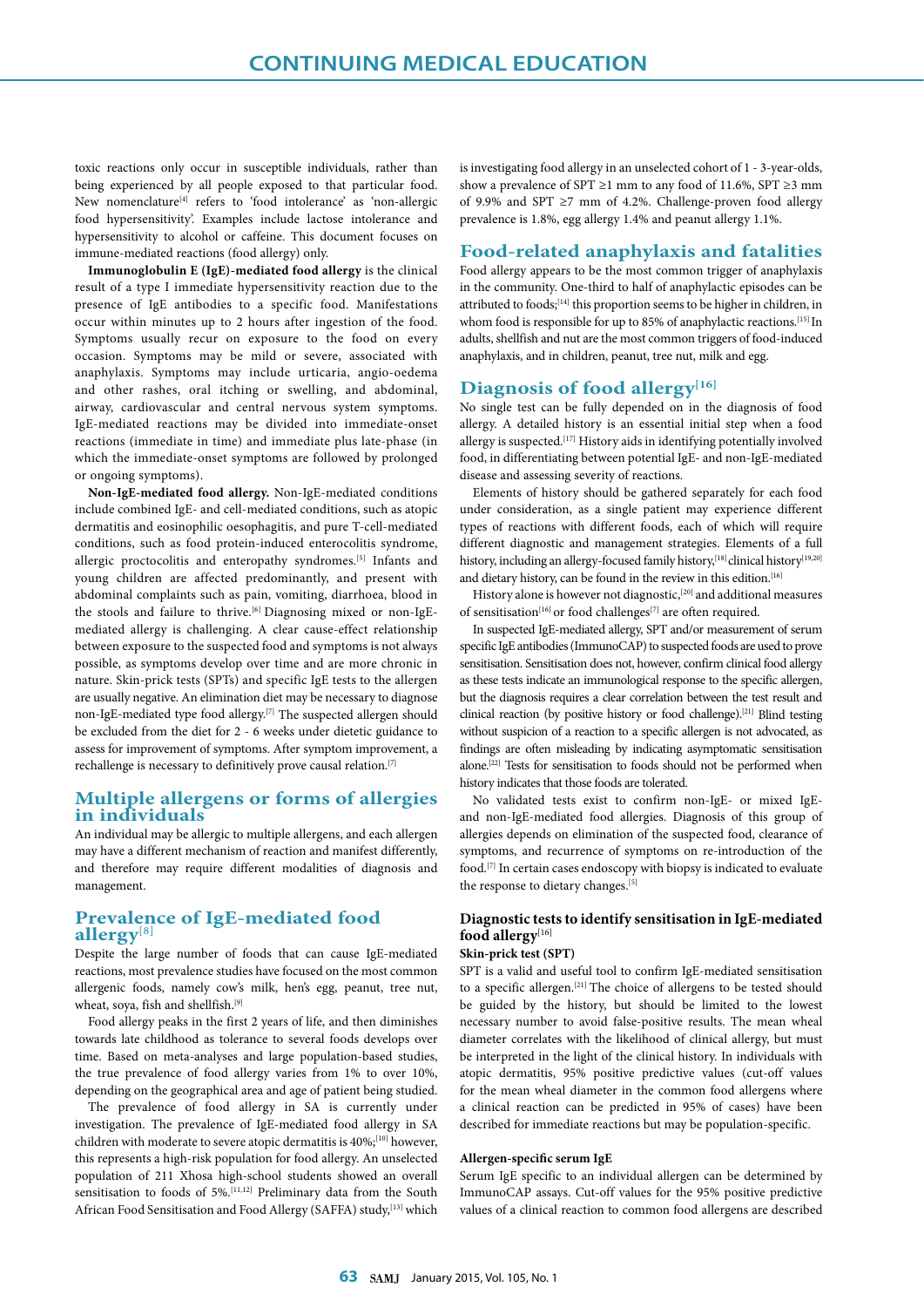(see Van der Spuy *et al*. [16] in this issue) but may be populationspecific.<sup>[22]</sup>

Purified recombinant allergen-specific IgE tests against individual major allergen components in food may improve the diagnosis of clinical allergy and differentiate true food allergy from cross-reactivity. Certain component allergens are correlated with persistence of food allergy (e.g. ovomucoid in egg allergy and casein in cow's milk protein allergy), severity of reactions (e.g. Ara h 2 in peanut allergy) and lack of tolerance of extensively heated products (e.g. ovomucoid and casein).

### **Elimination diets and challenges in the diagnosis of food allergy**[7]

### **Diagnostic elimination diets**

Elimination diets become an important diagnostic tool when there is no clear cause and effect between ingestion of food and symptoms. This is most common when the reaction to the food is not immediate. In this instance, diagnosis can usually be made by elimination of food for a set period (usually between 2 and 6 weeks), followed by planned and intentional re-introduction.

Food re-introduction after (short-term) elimination diets for mildto-moderate non-IgE-mediated conditions may be performed in a safe clinical environment or with a cautious re-introduction at home. Foods should be re-introduced one at a time as a single ingredient rather than a composite food with 3 - 4 days of daily consumption before re-introduction of further allergens.

Patients who have had an IgE-mediated immediate reaction to food, a previous severe non-IgE-mediated reaction or a long period of food exclusion should not have a home challenge, but be challenged with a formal incremental food challenge in a controlled setting.<sup>[23]</sup>

#### **Food challenges[7]**

An incremental oral food challenge (OFC) is a test that consists of a gradual feeding of the suspected food under close observation.<sup>[24-27]</sup> An OFC is preceded by a period of dietary elimination. OFC testing is the gold standard to diagnose clinical food allergy or to demonstrate tolerance. Incremental food challenge testing for IgE-mediated food allergy should be done by trained practitioners in centres that have experience in performing the procedure in an appropriate setting. OFCs do not necessarily signify the severity of reactions in real-life situation since challenges are gradual and are stopped the moment a reaction occurs.[28] OFCs performed after a period of elimination may result in acute and severe reactions, even though the food was previously associated only with chronic symptoms.[25,29,30] Food challenges include open, single-blind and double-blinded food challenges.[31,32]

OFC must be performed in a setting where resuscitation equipment is available in the event of a severe anaphylactic reaction. It can be performed in an outpatient or inpatient setting depending on patient clinical history. In high-risk cases (previous severe reactions or severe asthma), one-to-one nursing and insertion of an intravenous cannula may be required.

Challenges are terminated when a reaction becomes apparent.<sup>[26]</sup> Standardised and pre-set criteria are available on when to stop challenges.[33] Sample food challenge schedules are available for common food allergens in South Africa.<sup>[24]</sup> Patients who tolerate the full dose 'pass' the challenge and are then advised to eat a full portion of the food at least twice a week to maintain tolerance. Subjects who have reactions have 'failed' the challenge, and should avoid the food and have education and risk reduction strategies implemented where appropriate.

Following a challenge, patients should be observed for a minimum of 2 hours following a negative challenge and 4 hours following a positive one.

# **Elimination diets and dietary interventions for the management of food allergies**[34]

The primary therapy for food allergy is strict avoidance of the offending food or foods.

Dietary restriction should be individually tailored to meet the nutritional needs of each patient by a registered dietician who is experienced in food allergies. Patients should be re-evaluated at regular intervals to see if they have developed tolerance. This varies depending on the individual foods and whether it is an IgE- or non-IgE-mediated food allergy. Generally younger children with milk, soya and egg allergy should be reviewed every 6 - 12 months and older children every 1 - 2 years. Tree nut, fish and shellfish allergy may be lifelong, but re-evaluation should be performed every 2 - 4 years to determine whether rechallenges are appropriate or exclusion needs to be continued.[20]

### **Education**

Education is the mainstay of dietary avoidance advice. Children, parents and carers should be educated on common ingredients, reading food labels and how to avoid allergens safely. Children and parents should also be made aware of appropriate safe, cost-effective, freely available and nutritionally adequate substitutes for the avoided foods.

#### **Cow's milk substitutes**

Parents of infants and young children with cow's milk protein allergy (CMPA) should be counselled on the most appropriate formula or milk substitute to use,<sup>[18]</sup> taking into consideration the type of reaction experienced, severity of reaction, age of the patient (need for formula as the sole or a significant part of their diet), religious and cultural views, and the cost and palatability of the food.

#### **Breastfeeding**

Mothers of infants with CMPA who are breastfeeding should be supported and encouraged to continue breastfeeding.<sup>[18,35]</sup> In extremely rare circumstances, an elimination diet may need to be followed by the mother, under dietary guidance to ensure nutritional adequacy.[17]

#### **Hydrolysed cow's milk protein and elemental formulas**

The classification of feeds as partially hydrolysed, extensively hydrolysed or elemental depends on the degree of hydrolysis and thus the size of the resulting proteins or amino acids.

Partially hydrolysed infant formulas are not hypoallergenic (tolerated by 90% of subjects with proven CMPA) and are therefore not recommended for the treatment of CMPA, but may have a role in prevention of eczema or CMPA in high-risk individuals.<sup>[36-38]</sup>

Some extensively hydrolysed and amino-acid formulas are truly hypoallergenic. The recommended feed of choice for the dietary management of mild or moderate CMPA in infants not breastfed is an extensively hydrolysed cow's milk formula.<sup>[17,40]</sup>

The recommended formula for the dietary management of nonbreastfed infants and children with known severe CMPA is an amino-acidbased formula, [17] which is the only completely non-allergenic formula.

Because of the high costs, an amino-acid-based formula has targeted use and is specifically recommended for:[17]

- infants with CMPA with severe or life-threatening symptoms
- patients with on-going symptoms on an extensively hydrolysed formula
- infants with severe growth faltering
- in rare circumstances where a stringent exclusion diet in the breastfeeding mother has failed to resolve symptoms in the infant.